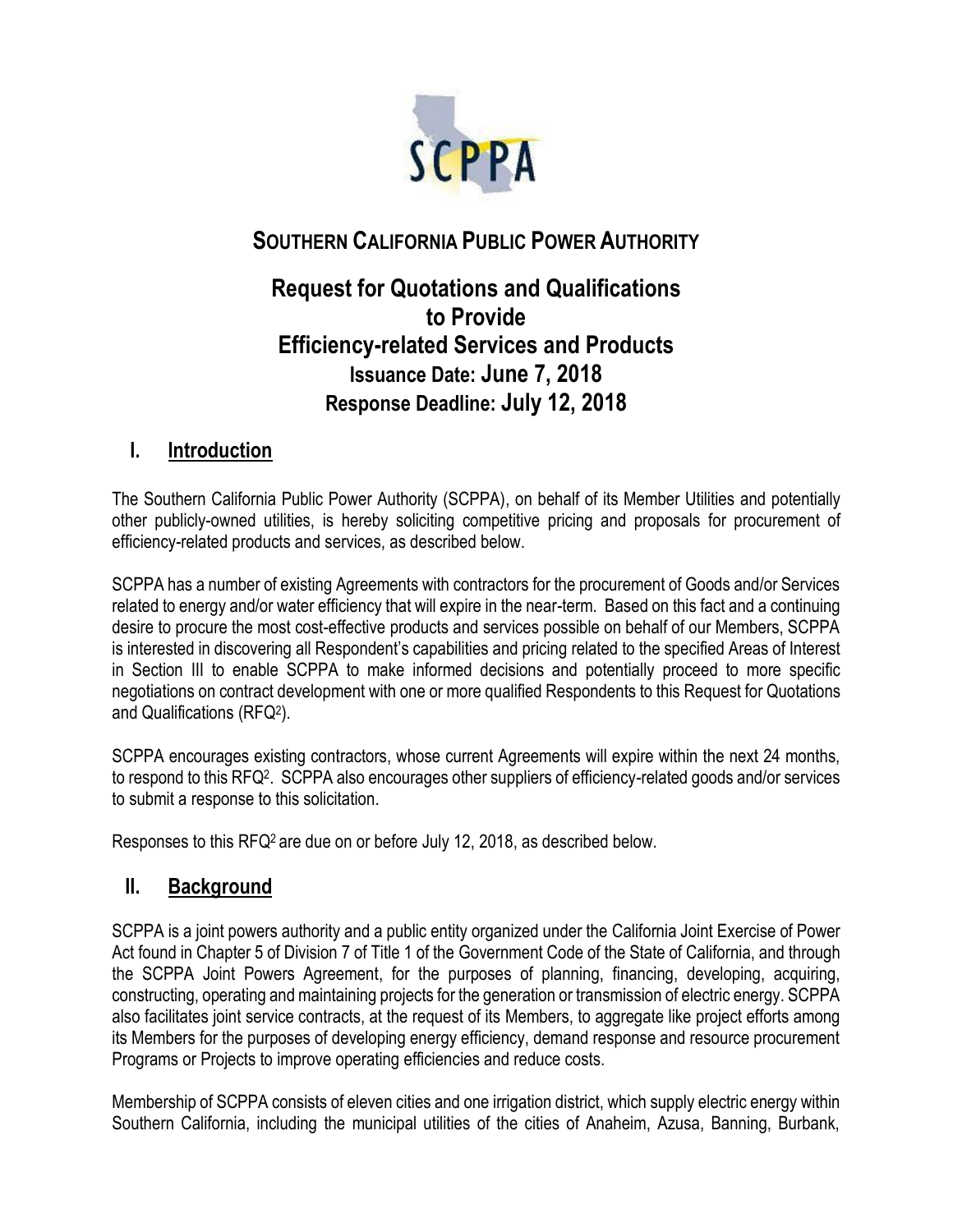Cerritos, Colton, Glendale, Los Angeles, Pasadena, Riverside, and Vernon, and the Imperial Irrigation District. SCPPA is governed by its Board of Directors, which consists of representatives from each of its Members. The management of SCPPA is under the direction of an Executive Director who is appointed by the Board.

Members provide electric and water service to their customers. In their continuing efforts to improve operations and reduce costs, Members also provide customers with programs and incentives to improve efficiency and reduce customers' use of both energy and water. It is widely recognized that significant energy savings are achieved with water conservation. Members are critically aware of this "water-energy nexus" and work diligently to reduce water consumption for overall utility system improvements.

SCPPA currently maintains Professional Service Agreements, as well as Goods and Service Agreements with certain suppliers of energy- and water-related efficiency products and services. Because of the everchanging complexity of the efficiency market, including the introduction of new products and production cost/retail price reductions for others, SCPPA is interested in receiving proposals for the procurement of energy- and water-saving measures or technologies and related professional services including, but not limited to, residential and commercial auditing and direct installation services.

Any goods and/or service contract subsequently entered into by SCPPA pursuant to this RFQ<sup>2</sup> would be utilized directly by the interested Members to serve their respective utility customers' needs. The service and work products would be ordered and approved directly by SCPPA and/or the Participating Member(s) and the billing would be administered through SCPPA.

# **III. Areas of Interest**

Certain SCPPA Members have expressed interest in enhancing existing programs and developing new opportunities for customers to improve the efficiency of their homes and businesses. While this could include the purchase of certain products to increase energy and water efficiency, it is expected that Members will also require related services from suppliers to meet the needs of their municipalities. However, Respondents to this RFQ do not need to offer all products and/or services. Respondents should only to offer to SCPPA and our Members related services and/or products that they are qualified to provide.

General services and exemplary programs, with a few bulleted points highlighting specific needs or interests, that are being sought would include, but not be limited to:

## 1. **Energy and/or Water Audits**

• Residential (e.g. ENERGY STAR®, WaterSmart or Member-defined) – including up to ten (10) recommendations for efficiency improvements, ranked on price/cost and simplicity for homeowner. Audits should be performed on-site or in-home as well as electronically.

Typical or expected services for in-home audits include, but are not limited to:

- Contractor's trained energy and water auditor conducts thorough in home inspection of customer's electric and water billing history, an assessment of appliances and equipment and usage patterns of home's occupants.
- During the visit, auditor will identify key areas of the home that are wasting energy/water and will educate the customer by providing clear and actionable recommendations to improve efficiency.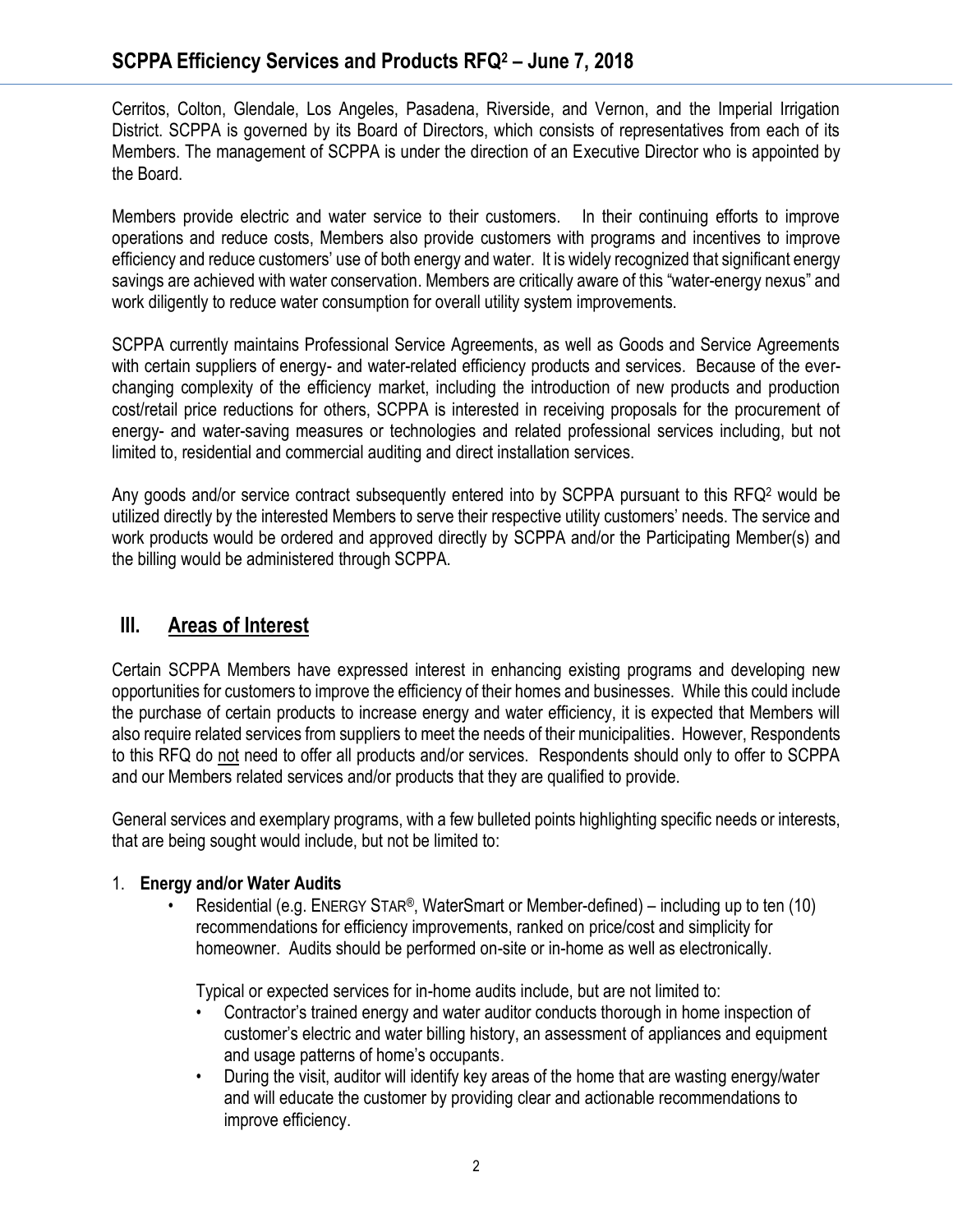- Audit questions on current types of lighting, appliances, equipment, fixtures (i.e. Electric Vehicles, Solar, Smart Thermostats, Variable Speed Pool Pumps, Showerheads)
- Provides customers with usage score of a comparable size/type of home (i.e. using zip codes, weather data, number of people in household, square footage, and number of stories)
- Provide utility bill education and assistance
- Income qualify and refer to other utility assistance programs
- Reports provided to customer by email and if required, standard mail
- Contractor will follow-up with customer on results of audit and utility program participation
- Survey customers about their experience with utility programs and general utility services
- Audit results/reports accessible to utility staff through online portal
- Utility receives access to portal with customer data resulting from audits (i.e. appliance age and efficiency rating)
- Use of segmentation data to direct market to customer on program offerings (Income Qualified)
- Direct installation and/or distribution of Energy and Water Efficiency products and measures
- Contractor available to conduct audits on weekends
- Contractor attends community events during week days and weekends
- Spanish speaking personnel in both field and office environments

Typical or expected services for electronic, web-based audits and services include, but are not limited to:

- Audits are emailed to customer
- Post phone / in-person follow-up with customer to review audit
- Income qualify and refer to other utility programs
- Modernize with tablet and questions on current lighting, appliances, equipment (EV's, Solar, Smart Thermostats, Variable Speed Pool Pumps)
- Survey customers about their experience with utility programs and general utility services
- Reports should be accessible to Call Center staff if a customer calls contractor
- Access to portal with customer data resulting from audits (i.e. appliance / equipment age)
- Email or Mail follow-up letter on results of audit and utility program participation (once three months)
- Contractor will utilize segmentation data to direct market to customer on program offerings (e.g. Low Income)
- Install EE and WE measures including attic insulation, AC tune-ups, Wi-Fi technology (i.e. Smart Thermostats, WBIC's, Pool Pumps)
- Contractor attends annual community events
- Utility bill explanation and assistance
- On-line Tool will compare using zip codes, # of people in household, sq. ft., 2 or 1 story homes, CO2 emissions "What's Your Score?"
- Modernize with questions on current lighting, appliances, equipment (EV's, Solar, Smart Tech.)
- Online tool could be used with customers at community events
- Email or Mail follow-up letter on results of audit and utility program participation (once three months)
- Spanish Speaking services available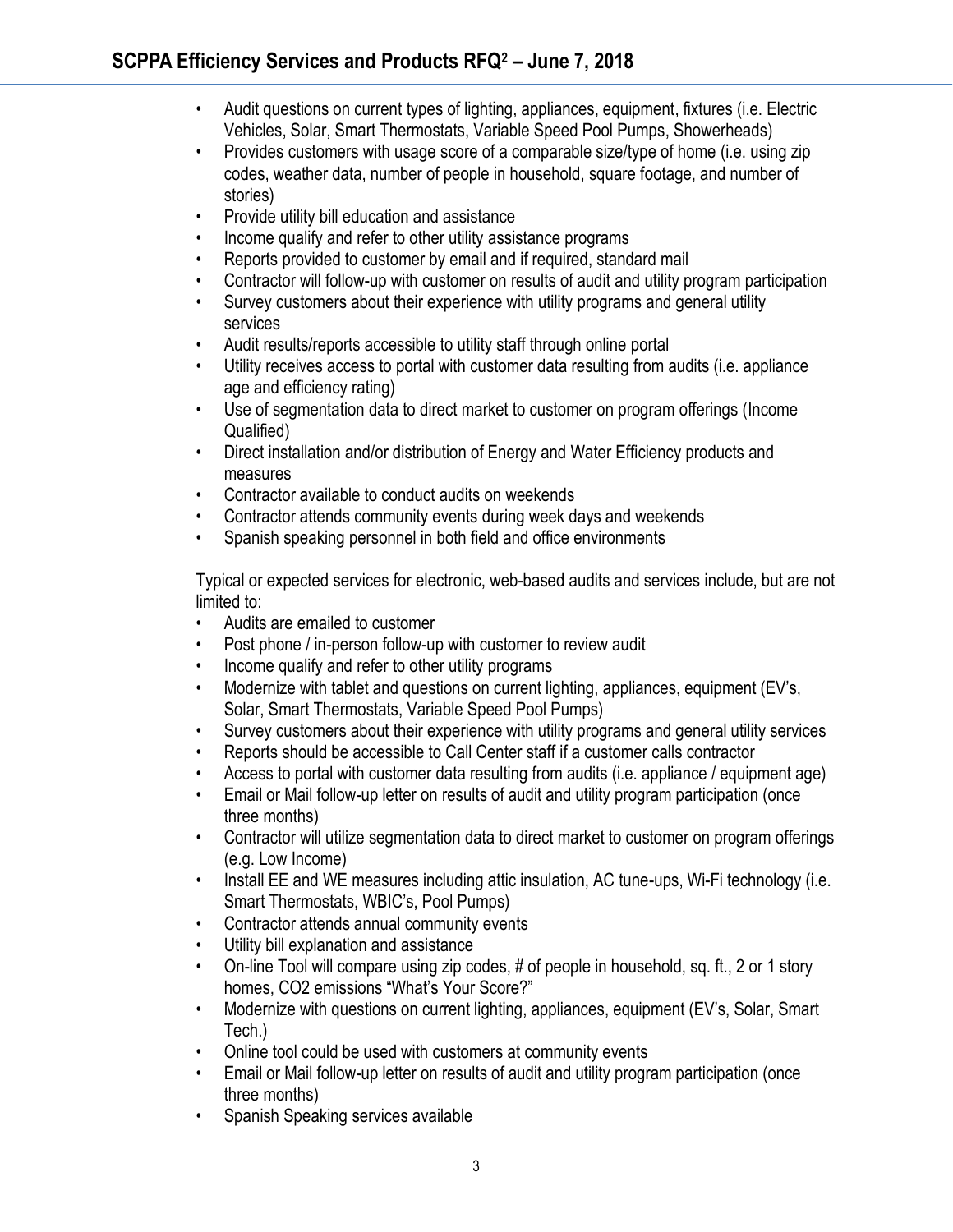• Commercial/Industrial/Institutional (e.g. ASHRAE levels(s) or Member-defined) – including up to ten (10) recommendations for efficiency improvements, ranked on price/cost and simplicity for business owner

Additional, related on-line services of interest include an on-line energy and water audit for residential and commercial customers to access 24/7 that could include:

- Tool that can provide customers with an energy, water and CO2 emission score and potential saving considerations
- Compare energy and water usage of a comparable size / type of home (i.e. using zip codes, weather data, number of people in household, square footage, and number of stories).
- Usage calculator for home equipment/appliances (i.e. Electric Vehicles, Solar, Smart Thermostats, Clothes Washers)
- Ability to access online tool on mobile device such as tablets for use during community events
- Spanish language version of online tool

As well as an Efficiency Audit Program Participant database and on-line portal that is accessible to utility staff and will:

- Maintain an on-line customer database with all participant measures installed and/or provided, audit findings, survey results, recommendations, and notes
- Update customer database in a timely manner no less than monthly with all customer participant information

## 2. **Direct Installation of Contractor-identified and/or Member-specified efficiency measures**

- a. Residential
- b. Commercial/Industrial/Institutional (CII)

#### 3. **Distribution of Energy and Water Efficiency Products / Kits**

- a. Direct mail or bulk purchase of energy and water efficiency products / kits for customer distribution
- b. Utility branding on products and/or kits

## 4. **Upstream/Midstream Efficiency Rebate Program**

- a. Air Conditioning Equipment
- b. Pumps/Motors
- c. Lighting
- 5. **Energy Efficiency, Demand Response and/or Retrocommissioning Program Design and Development**
	- a. Design market segment and/or technology focused programs
	- b. Develop program policies & procedures
	- c. Create application forms and review processes
	- d. Develop savings calculation tools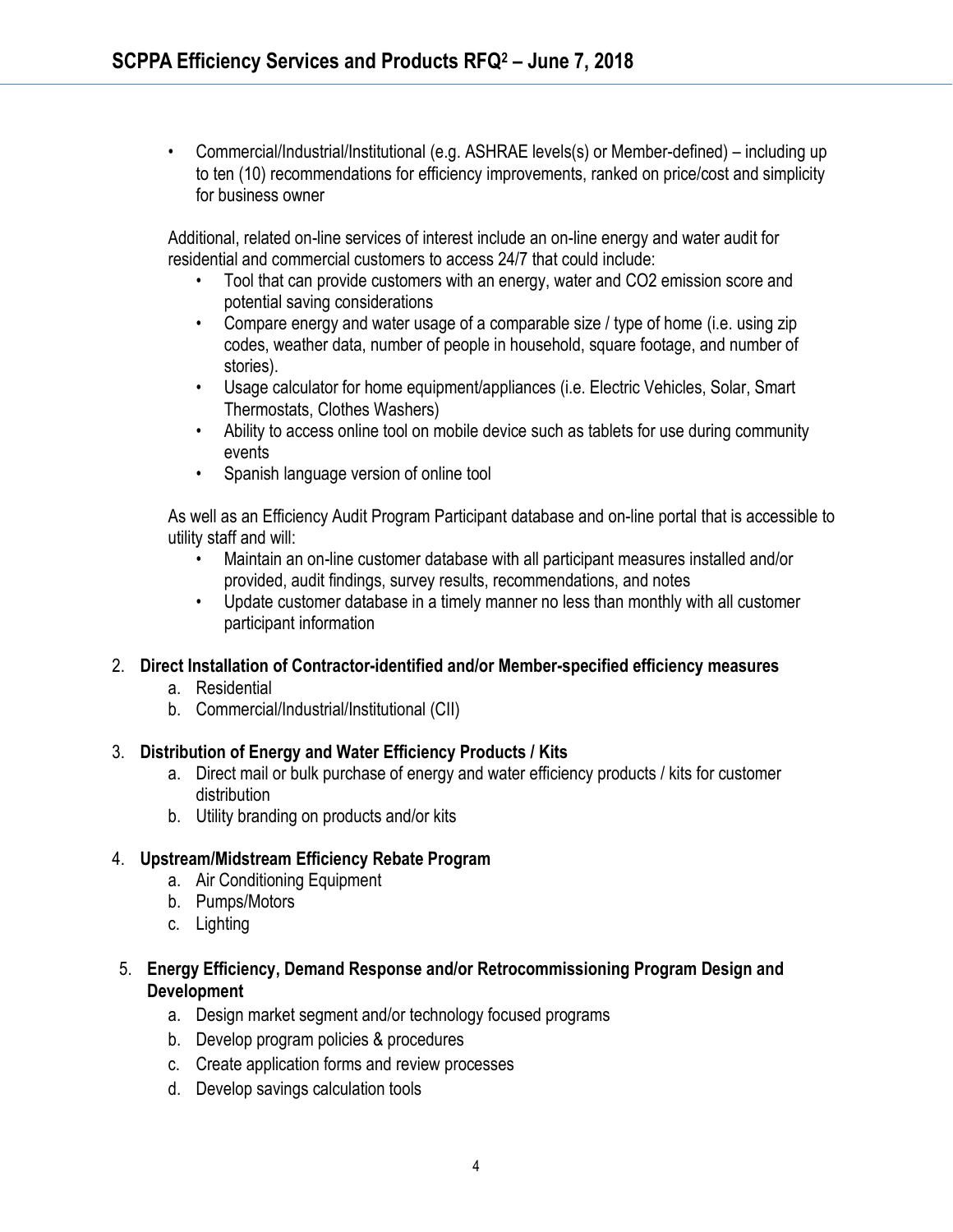#### 6. **Energy Efficiency, Demand Response and/or Retrocommissioning Incentive Program Implementation and Technical Support**

- a. Evaluate project energy savings and cost estimates
- b. Provide customer calculation and incentive application assistance
- c. Develop program support software

#### 7. **Quality Assurance/Quality Control**

- a. 3<sup>rd</sup> Party verification services of auditing, direct installations and Home Performance contracting (note: Respondents selected to provide 3rd party verification/quality control services will not be eligible to perform or provide other services identified and requested in this RFQ<sup>2</sup> )
- b. Energy Efficiency Incentive Program Evaluation and Reporting
	- i. Verify program energy savings and costs
	- ii. Evaluate program cost-effectiveness TRC and PAC
	- iii. Conduct site inspections
	- iv. Perform program evaluation, measurement & verification (EM&V)
- c. Conduct customer equipment inspections

## 8. **Efficiency and Electric Utility-related Training Services**

- b. Qualified trainer(s) are sought to provide informed training sessions on electricity and efficiencyrelated topics that may be requested by SCPPA and/or our Members, including but not limited to:
	- i. Energy Efficiency Training Courses
		- 1) Small Business Energy Efficiency
		- 2) Energy-Efficient Air Conditioning Package Units
		- 3) Energy-Efficient Lighting Systems
		- 4) Energy Efficiency for Schools
		- 5) Energy-Efficient Motors
		- 6) Variable Speed Drives
		- 7) Chilled-Water Plant Efficiency
		- 8) Cooling Tower Energy Efficiency and Water Conservation
		- 9) Air Handling Systems New Technologies
		- 10) Commercial Refrigeration Efficiency
		- 11) Industrial Refrigeration Efficiency
		- 12) Energy Management and Control Systems
		- 13) Distributed Energy Resources
		- 14) Thermal Energy Storage
		- 15) Compressed Air Efficiency
		- 16) Technology Updates Executive Overview
		- 17) Energy Intensive Manufacturing
		- 18) Energy Efficiency for Hotels
		- 19) Energy Efficiency for Boilers
		- 20) Energy Efficiency Survey
		- 21) Implementing Energy Efficient Projects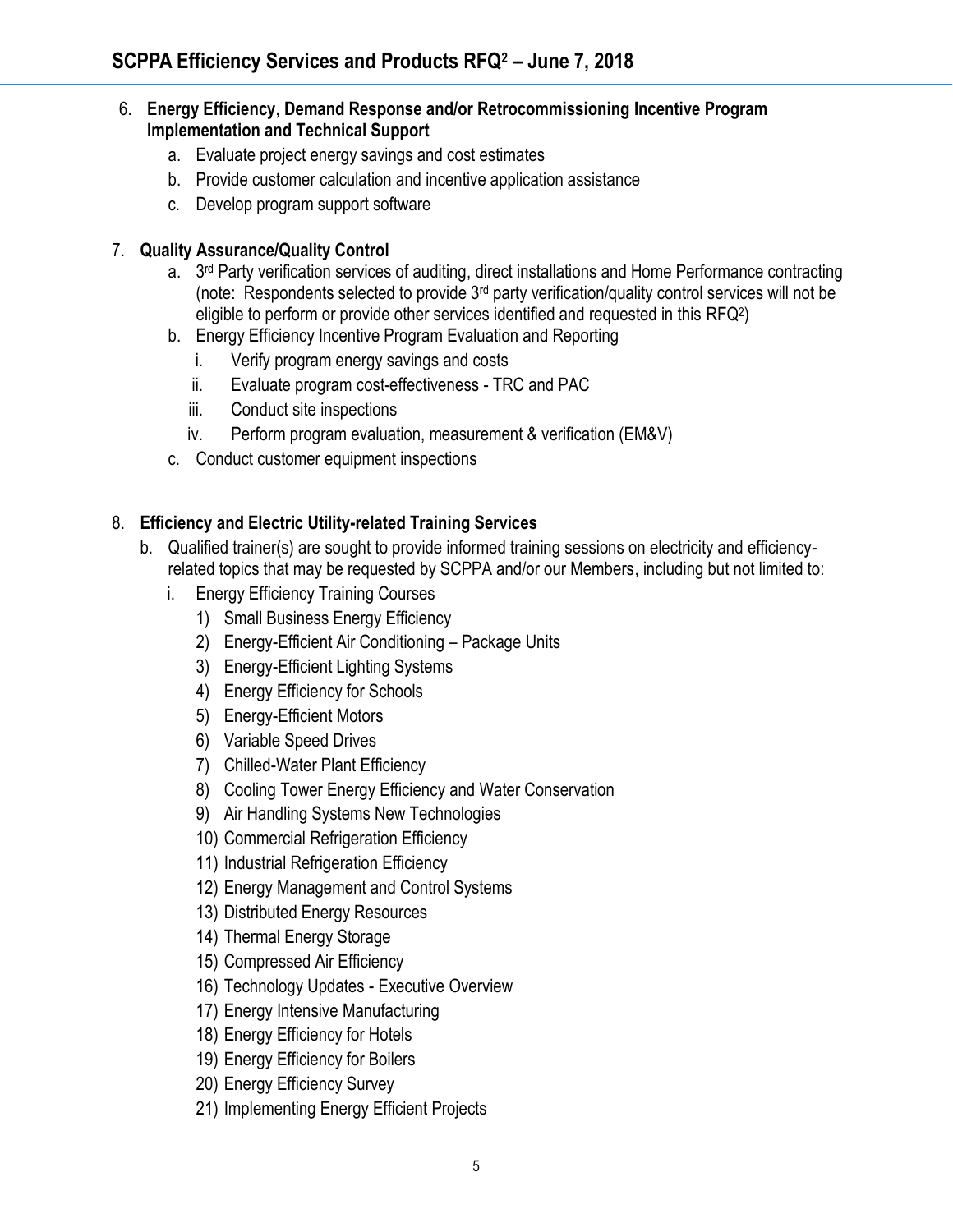- 22) HVAC Testing & Equipment
- 23) Technology Update
- ii. Demand Response Training Courses
	- 1) Understanding Demand Response
	- 2) Knowing the Flow of Demand Response (half-day)
	- 3) Screening and Auditing Techniques for Demand Response
	- 4) Calculating Demand Response Load Reductions
	- 5) Demand Response Technical Coordinator Training
	- 6) Planning New Construction with Demand Response (2-days)

In addition to this comprehensive list, Members may be interested in other training programs in related areas or matters.

## 9. **Regulatory Proceeding Support**

a. Evaluation and assessment services and potential intervention in state and federal regulatory and legislative proceedings related to energy efficiency and utility load management programs

A partial list of the potential types or possible examples of the products, technologies or measures that Members would desire service providers and product suppliers to focus on during audits, direct installations and home performance contracting would include, but not be limited to:

#### 1. **Air Conditioning Equipment**

- a. Refrigerant Charge
- b. Coil condition
- c. Supply and return air flows
- d. Smart Thermostats

#### 2. **Weatherization**

- a. Insulation
- b. Caulking & weather-stripping/air-sealing

## 3. **Lighting**

- a. Fixtures (Fluorescent, LED, Induction …)
- b. Lamps (screw-in & hard-wired, Fluorescent & LED …)
- c. Solar Tubes

## 4. **Pumps and Motors**

- a. Pool Pumps
- b. Commercial-grade Variable speed drives

#### 5. **Indoor Water Efficiency Improvements**

- a. Low-flow Showerheads
- b. Aerators (kitchen with shutoff and bathroom)
- c. Toilet Flappers & Dams
- d. Waterless urinals
- e. High Efficiency toilets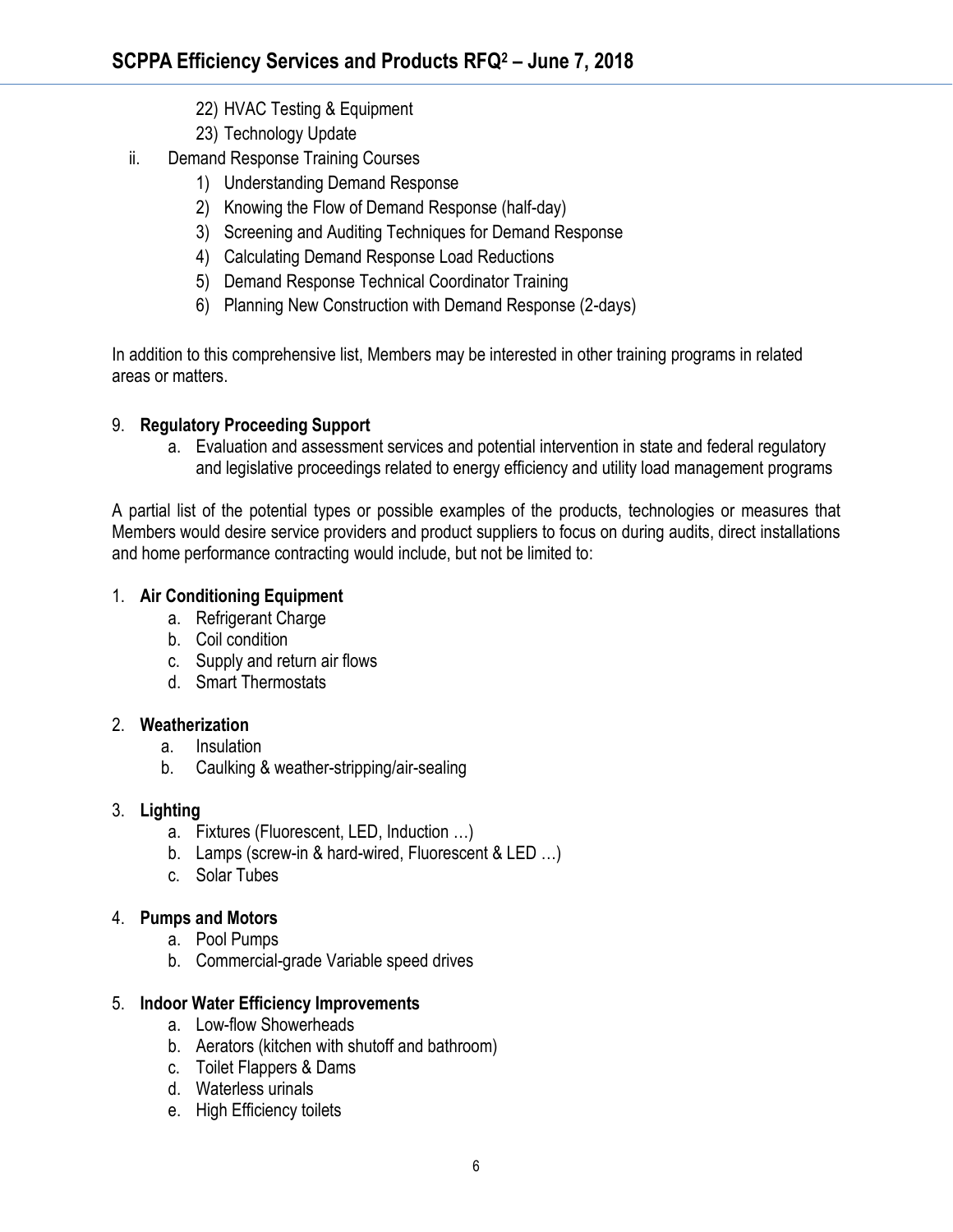#### 6. **Outdoor Water Efficiency Improvements**

- a. Rotating sprinkler nozzles
- b. Soil moisture sensors
- c. Sprinkler Timers/controls

Recognizing that many services and products can fit within the different areas of interest referenced above, SCPPA has determined that providing potential Respondents with a complete or comprehensive list of said services and products is not feasible because it would be daunting for Respondents to complete such a list. Similarly, the evaluation and comparison would be very difficult, at best.

Therefore, Respondents are encouraged to submit an exemplary list or catalog of the products and/or services that the Respondent would offer to SCPPA and our Members. Any such list shall be no more than eight (8) pages in length for both products and/or services. This list shall include unit prices for each product, including listings of volumetric pricing offers. Respondents shall also include a complete list of the labor rates for all job classifications that may be employed in the execution of any professional services being offered.

These exemplary data points will be the primary considerations in SCPPA's evaluation of responses to the RFQ<sup>2</sup> but will not be the sole determinant used to decide if one or more Respondents will be considered for development of a Goods and Services Agreement with SCPPA. However, should a contract be awarded for Goods and/or Services as a result of this solicitation, the Respondent will not be limited to the provision of only the Goods and Services presented in the exemplary list and will be able to offer additional Goods and/or Services to SCPPA and our Members. SCPPA and/or our Members will have sole discretion to choose to accept any additional offers and will have no obligation at any time to accept such additional offers.

# **Timeline / Schedule\***

| SCPPA RFQ <sup>2</sup> for Efficiency Products and Services Selection Process |                       |
|-------------------------------------------------------------------------------|-----------------------|
| <b>Schedule of Requirements</b>                                               | <b>Target Date(s)</b> |
| Issue RFQ <sup>2</sup>                                                        | June 7, 2018          |
| Inquiries Due                                                                 | June 25, 2018         |
| Responses Due                                                                 | July 12, 2018         |
| Review of Responses                                                           | <b>July 2018</b>      |
| Interviews (if necessary)                                                     | July-August 2018      |
| Selection of Respondent(s)                                                    | July-August 2018      |

**\***Timeline/Schedule is subject to change.

# **IV. Proposal Submission Required Elements**

#### **1. Transmittal Letter Content:**

- a. A brief statement of the Respondent's understanding of the products and/or services to be provided, the work to be done and commitment to perform the work as scheduled, including:
	- i) statement of work specifications; and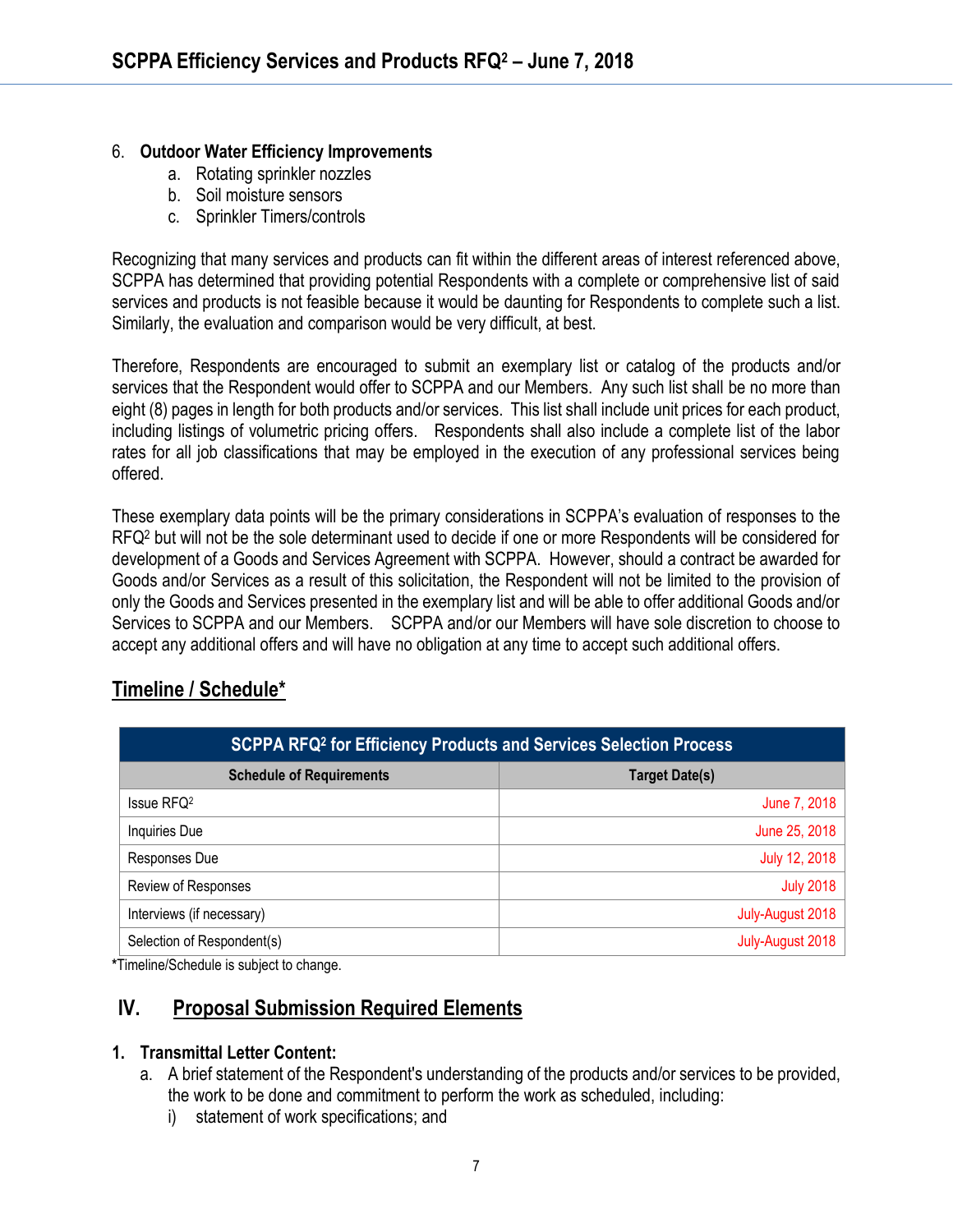- ii) reference to any proposed contractual terms and conditions required by the Respondent; and
- iii) a summary of exceptions taken to the RFQ<sup>2</sup> requirements;
- iv) a summary of exceptions taken to the potential Goods and Service Agreement that is presented as Attachment 1 to this RFQ<sup>2</sup> ; and
- v) any and all expectations from SCPPA including, but not limited to: requirements definitions, strategy refinement, and staffing requirements to support the proposed project or program implementation.
- b. An officer authorized to bind must sign the proposal on behalf of the Respondent and must include the following declarations on the transmittal letter:

"This proposal is genuine, and not sham or collusive, nor made in the interest or in behalf of any person not herein named; the Respondent has not directly or indirectly induced or solicited any other Respondent to put in a sham bid, or any other person, firm or corporation to refrain from submitting a proposal; and the Respondent has not in any manner sought by collusion to secure for themselves an advantage over any other Respondent."

- **2. Respondent Information**: Provide legal name of Company or Individual, physical street address, the name(s) and title(s) of the individual(s) authorized to represent the Respondent, including telephone number(s) and email address(es).
- **3. Proposal:** Proposals must include a description of the services and products to be provided, how it meets (or does not meet) each of the objectives of this RFQ<sup>2</sup>, and a detailed description addressing the Areas of Interest represented in the Proposal. Respondents may also include additional services, products, tasks, task elements and/or functions that may not be part of or included in the RFQ<sup>2</sup> but are deemed by the Respondent to be pertinent and potentially valuable to SCPPA or its Members. SCPPA will have full discretionary authority to consider, accept and/or reject without cause such supplemental information that is not directly requested, included in or made part of the RFQ<sup>2</sup> .
- **4. Fees:** Pricing in all Proposals should be made based on good faith estimates of the requirements defined in this RFQ<sup>2</sup> . Please include all necessary details of specific examples or estimates of the fees, labor rates and service charges. Describe how fixed fees, rates or charges will be determined. Respondents shall also be prepared to provide a breakdown of the applicable overheads and fringe benefit costs that are part of any labor rates and other direct costs associated with the services to be performed.
- **5. Experience:** Respondent shall clearly identify project participants and management team, including:
	- a. Describe your firm's experience as may be applicable to this RFQ<sup>2</sup>, your organizational structure, management qualifications, and other contract related qualifications, including number of years firm has been in business.
	- b. Specify key employees and describe their qualifications, experience and duties related to this RFQ<sup>2</sup>, including the office location(s) where work will be performed, in addition to the physical street address referenced above.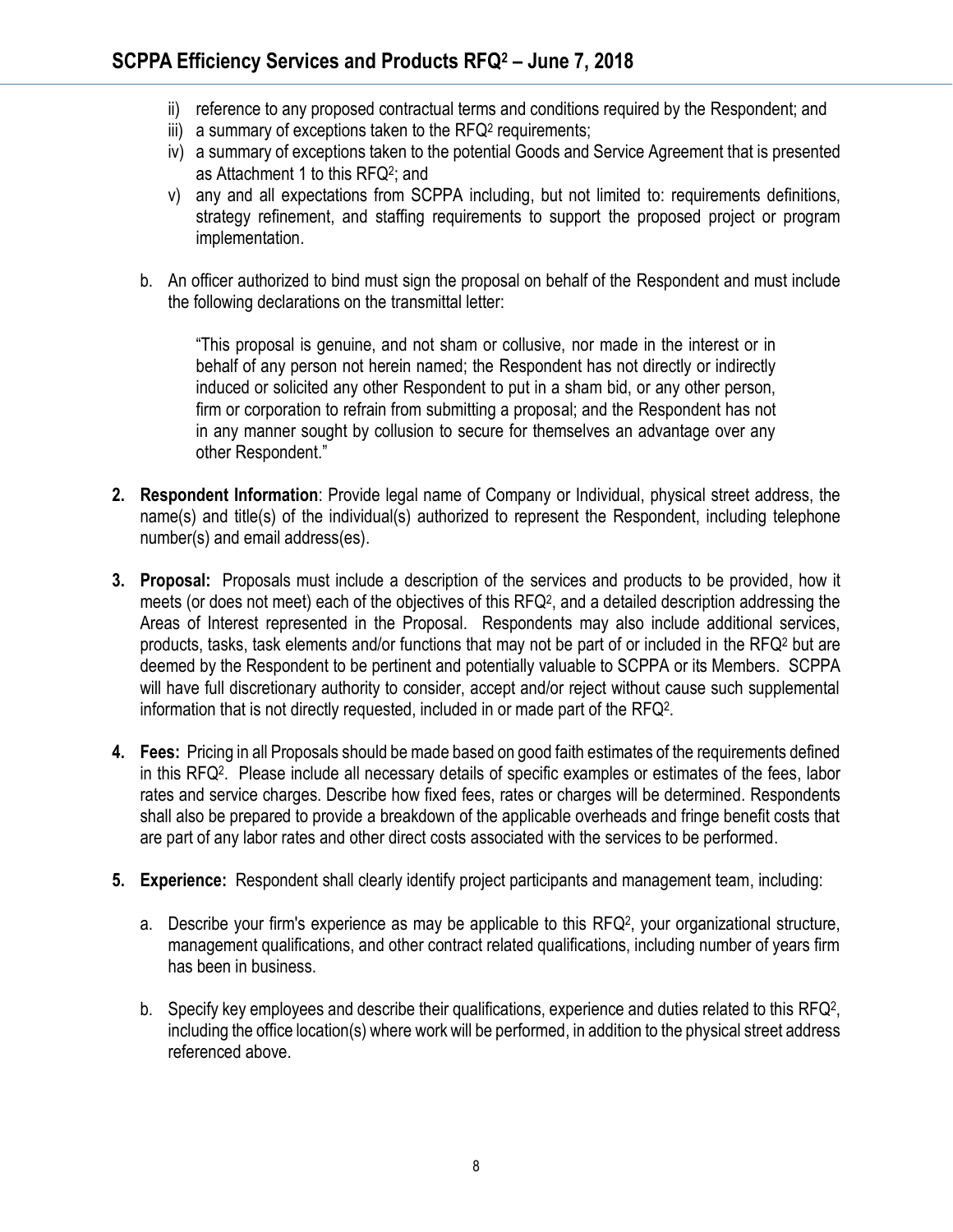- c. Provide a commitment statement for the retention and use of key employees as proposed, their availability to initiate and sustain the proposal, as well as planned supplemental employees if key personnel are not available to assure project delivery.
- d. State whether Respondent will use subcontractors to perform services pursuant to the contract. Should the use of subcontractors be offered, the Respondent shall provide the same assurances of competence for the subcontractor, plus the demonstrated ability to manage and supervise the subcontracted work. Subcontractors shall not be allowed to further subcontract with others for work. The provisions of any contract resulting from this RFQ<sup>2</sup> shall apply to all subcontractors in the same manner as to the Respondent.
- e. Respondent shall indicate any and all pending litigation that could affect the viability of Respondent's proposal, continuance of existing contracts, operation or financial stability.

#### **6. References:**

- a. Describe whether the Respondent has, within the last five (5) years, rendered any service to SCPPA or to any of SCPPA's Members, either as a contractor or subcontractor, either under the current Respondent's name or any other name or organization. If so, please provide details (status as prime or subcontractor, brief description of the contract, contract start and end date, the contract administrator name, and total actual contract expenditures).
- b. If the Respondent has not rendered any service within the last five (5) years to SCPPA or to any of SCPPA's Members, then please provide references over that period with the details described above including the counterparty for which services were provided.
- c. Identify existing related or relevant projects or programs which Respondent developed and/or operates that would demonstrate Respondent's capabilities in this area.
- d. Describe relevant program development and implementation experience, approach, and provide a list of references for similar projects completed.

# **V. Proposal Submission Delivery Requirements**

There will not be an initial Respondent's conference associated with this RFQ<sup>2</sup>. Clarification questions may be addressed to [bcope@scppa.org.](mailto:bcope@scppa.org)

The deadline to submit questions on this RFQ<sup>2</sup> will be 4:00PM (PDT) on June 25, 2018. All questions should be submitted electronically via e-mail to: **bcope@scppa.org**, referencing EFFICIENCY SERVICES AND PRODUCTS RFQ<sup>2</sup> QUESTIONS in the subject line. SCPPA will perform best efforts to provide answers to all questions will be provided to inquisitor via e-mail within 5 business days from the date received. Answers to questions that SCPPA, at its sole determination and discretion, deems to be substantive or that would place the inquisitor at a distinct and unfair advantage to other potential Respondents will be posted on SCPPA's website at <http://www.scppa.org/pages/misc/RFPs.html>within 7 business days from the date received, but no later than July 2, 2015. It is the responsibility of potential Respondents to review this website for any and all postings. SCPPA will not announce or inform potential Respondents of any such postings.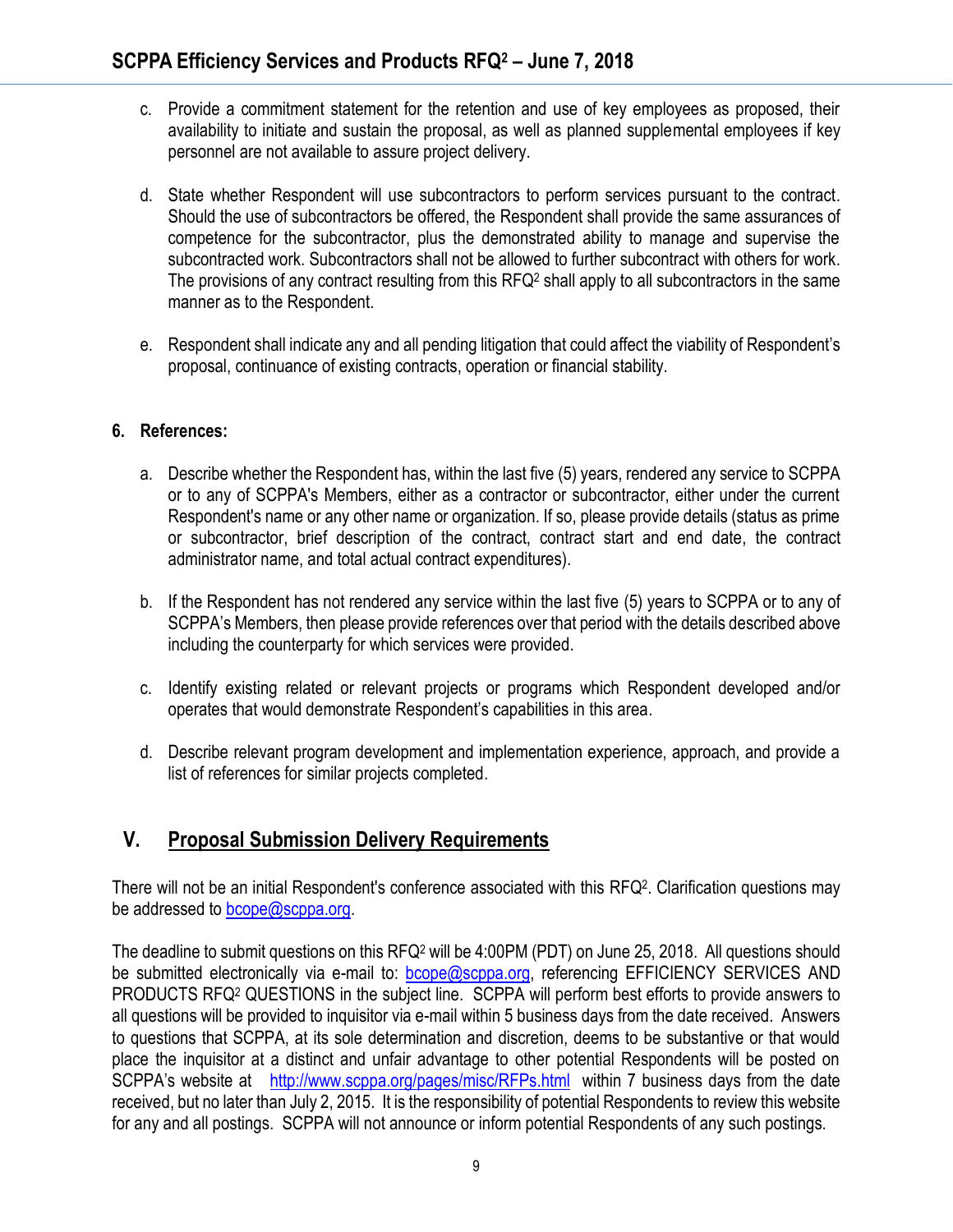## **One (1) electronic copy of your response and any supporting documentation must be delivered no later than 4:00 pm PST on July 12, 2018 via e-mail to [bcope@scppa.org.](bcope@scppa.org)**

Additionally, one (1) hard copy of the proposal may be, but is not required to be, submitted with the electronic copy of your proposal, no later than the time and date referenced above, to:

> Southern California Public Power Authority Efficiency Services and Products RFQ<sup>2</sup> Attention: Bryan Cope 1160 Nicole Court Glendora, California 91740

No contact should be made with the Board of Directors, committees or working group representatives, or SCPPA Members concerning this RFQ<sup>2</sup>.

All information received by SCPPA in response to this RFQ<sup>2</sup> is subject to the California Public Records Act and may be subject to the California Brown Act and all submissions may be subject to review in the event of an audit.

# **VI. Terms and Conditions**

- 1. SCPPA reserves the right to cancel this RFQ<sup>2</sup> at any time, reject any and all proposals and to waive irregularities.
- 2. SCPPA shall determine at its sole discretion the value of any and/or all proposals including price and non-price attributes.
- 3. Proposals may be sub-divided or combined with other proposals, at SCPPA's sole discretion.
- 4. SCPPA shall perform an initial screening evaluation to identify and eliminate any proposals that are, for example, not responsive to the RFQ<sup>2</sup>, do not meet the minimum requirements set forth in the RFQ<sup>2</sup>, are not economically competitive with other proposals, or are submitted by Respondents that lack appropriate creditworthiness, sufficient financial resources, or qualifications to provide dependable and reliable services/products for this RFQ<sup>2</sup> .
- 5. SCPPA reserves the right to submit follow-up questions or inquiries to request clarification of information submitted and to request additional information from any one or more of the Respondents.
- 6. SCPPA reserves the right, without qualification and in its sole discretion, to accept or reject any or all proposals for any reason without explanation to the Respondent, or to make any award to the Respondent(s), who, in the opinion of SCPPA, will provide the most value to SCPPA and its Members.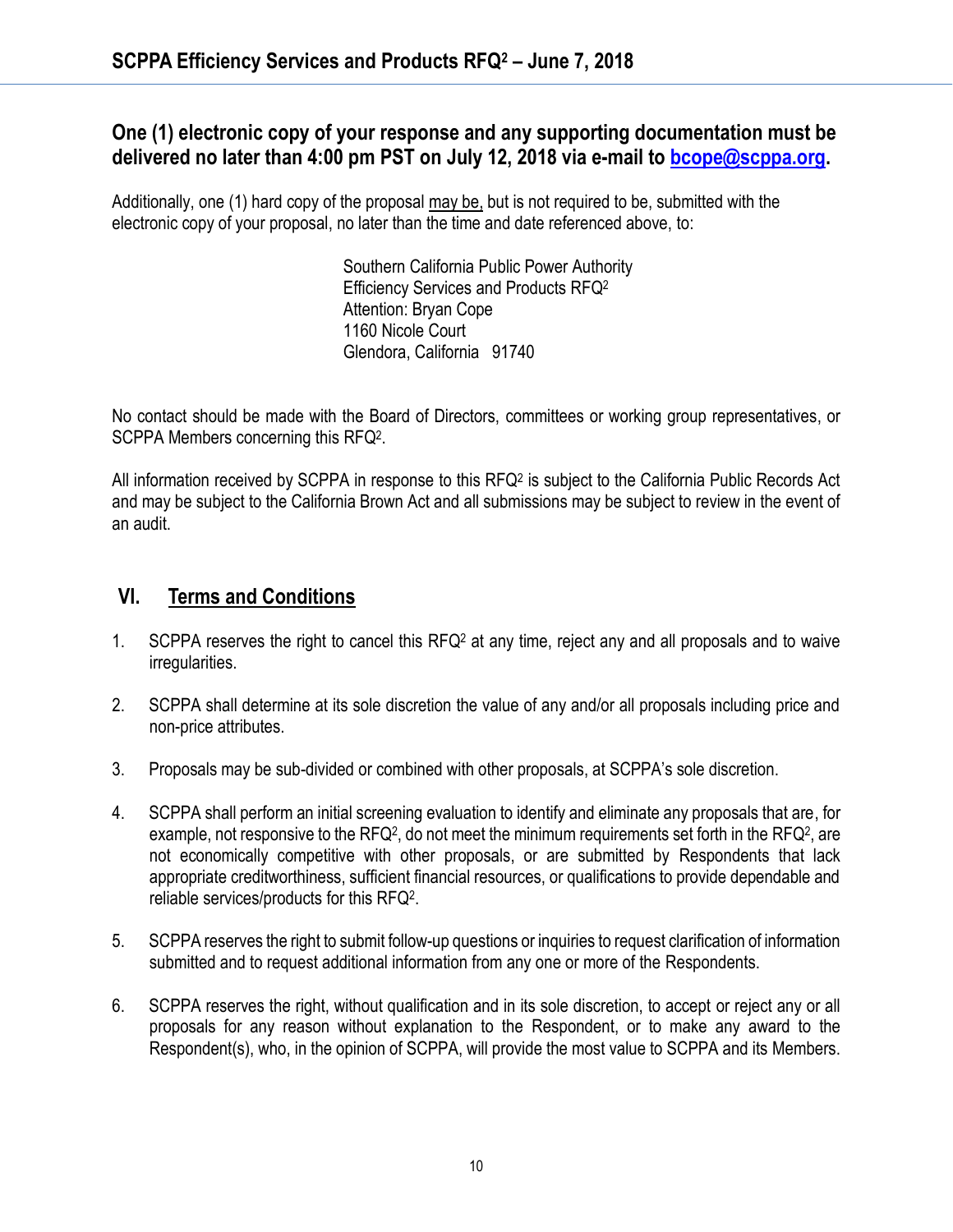- 7. SCPPA may decline to enter into any potential engagement agreement or contract with any Respondent, terminate negotiations with any Respondent, or to abandon the request for proposal process in its entirety.
- 8. SCPPA reserves the right to make an award, at its sole discretion, irrespective of price or technical ability, if SCPPA determines that to do so would result in the greatest value to SCPPA and its Members.
- 9. Those Respondents who submit proposals agree to do so without legal recourse against SCPPA, its Members, their directors, officers, employees and agents for rejection of their proposal(s) or for failure to execute or act on their proposal for any reason.
- 10. SCPPA shall not be liable to any Respondent or party in law or equity for any reason whatsoever for any acts or omissions arising out of or in connection with this RFQ<sup>2</sup> .
- 11. SCPPA shall not be liable for any costs incurred by any Respondents in preparing any information for submission in connection with this RFQ<sup>2</sup> process or any and all costs resulting from responding to this RFQ<sup>2</sup> . Any and all such costs whatsoever shall remain the sole responsibility of the Respondent.
- 12. SCPPA may require certain performance assurances from Respondents prior to entering into negotiations for work that may result from this RFQ<sup>2</sup> . Such assurances may potentially include a requirement that Respondents provide some form of performance security.
- 13. Prior to contract award, the successful Respondent shall supply a detailed breakdown of the applicable overheads and fringe benefit costs that are part of the labor rates and other direct costs associated with the services to be performed.
- 14. SCPPA Members, either collectively or individually may contact Respondents to discuss or enter into negotiations regarding a proposal. SCPPA is not responsible or liable for individual Members interactions with the Respondent which are not entirely conducted through SCPPA or at SCPPA's option or election to engage the Respondent as defined within the RFQ<sup>2</sup> .
- 15. Submission of a Proposal constitutes acknowledgement that the Respondent has read and agrees to be bound by the terms and specifications of this  $RFQ<sup>2</sup>$  and any addenda subsequently issued by SCPPA.
- 16. Information in this RFQ<sup>2</sup> is accurate to the best of SCPPA's and its Members' knowledge but is not guaranteed to be correct. Respondents are expected to complete all of their due diligence activities prior to entering into any final contract negotiations with SCPPA.
- 17. SCPPA reserves the right to reject any Proposal for any reason without cause. SCPPA reserves the right to enter into relationships with more than one Respondent, can choose not to proceed with any Respondent with respect to one or more categories of services, and can choose to suspend this RFQ<sup>2</sup> or to issue a new RFQ<sup>2</sup> that would supersede and replace this RFQ<sup>2</sup>.

# **VII. Additional Requirements for Proposal**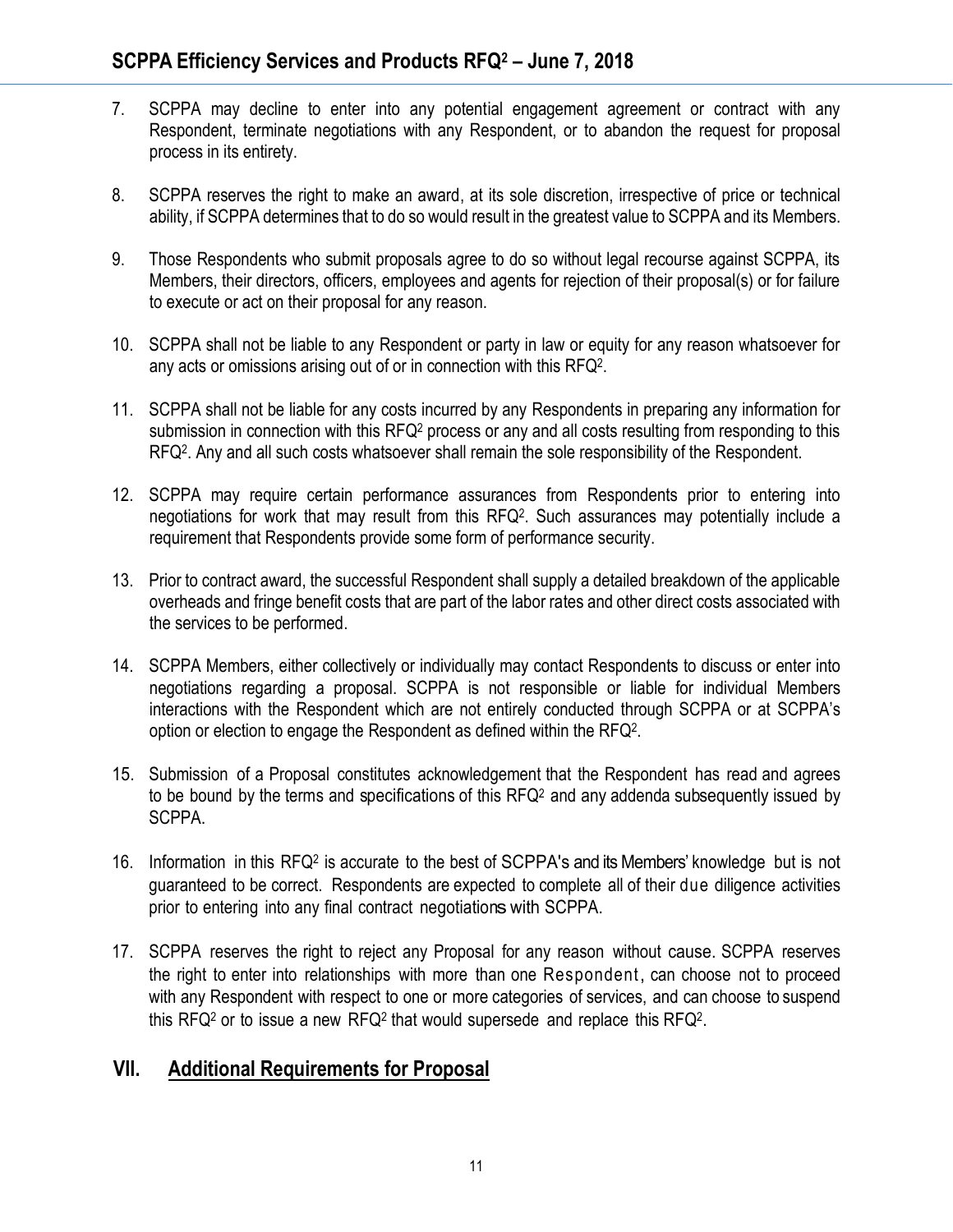- 1. **Consideration of Responses:** Submitted proposals should be prepared simply and economically, without the inclusion of unnecessary promotional materials. Proposals should be no longer than 30 pages, in total, and submitted on recycled paper that has a minimum of thirty percent (30%) postconsumer recycled content and duplex copied (double-sided pages) where possible.
- 2. **Insurance, Licensing, or other Certification:** If selected, the Respondent will be required to maintain sufficient insurance, licenses, or other required certifications for the type of work being performed. SCPPA or its Members may require specific insurance coverage to be established and maintained during the course of work and as a condition of award or continuation of contract.
- 3. **Non-Discrimination/Equal Employment Practices/Affirmative Action Plan:** If selected, the Respondent and each of its known subcontractors may be required to complete and file an acceptable Affirmative Action Plan. The Affirmative Action Plan may be set forth in the form required as a business practice by the Department of Water and Power of the City of Los Angeles which is SCPPA's largest Member.
- 4. **Living Wage Ordinance:** If selected, the Respondent may be required to comply with the applicable provisions of the City of Los Angles Living Wage Ordinance and the City of Los Angeles Service Contract Workers Retention Ordinance. The Living Wage Ordinance provisions are found in Section 10.36 of the Los Angeles City Administrative Code; and the Service Contract Workers Retention Ordinance are found in Section 10.37 of the Los Angeles Administrative Code (SCWRO/LW0).
- 5. **Child Support Policy:** If selected, Respondent may be required to comply with the City of Los Angeles Ordinance No. 172401, which requires all contractors and subcontractors performing work to comply with all reporting requirements and wage-earning assignments and wage-earning assignments relative to court ordered child support.
- 6. **Prevailing Wage Rates:** If selected, the Respondent will be required to conform to prevailing wage rates applicable to the location(s) where any qualified work is being performed. Workers shall be paid not less than prevailing wages pursuant to determinations of the Director of Industrial Relations as applicable in accordance with the California Labor Code. To access the most current information on effective determination rates, Respondent shall contact:

Department of Industrial Relations Division of Labor Statistics and Research PO Box 420603, San Francisco, CA 94142-0603 Division Office Telephone: (415) 703-4780 Prevailing Wage Unit Telephone: (415) 703-4774 Web[: http://www.dir.ca.gov/dlsr/DPreWageDetermination.htm](http://www.dir.ca.gov/dlsr/DPreWageDetermination.htm)

7. **Supplier Diversity:** Respondents shall take reasonable steps to ensure that all available business enterprises, including Small Business Enterprises (SBEs), Disadvantaged Business Enterprises (DBEs), Women-Owned Business Enterprises (WBEs), Minority-Owned Business Enterprises (MBEs), Disabled Veteran Business Enterprises (DVBEs), and other Business Enterprises (OBEs), have an equal opportunity to compete for and participate in the work being requested by this RFP. Efforts to obtain participation of these business enterprises may reasonably be expected to produce a twenty-five percent (25%) participation goal for SBEs. For the purpose of this RFP, SCPPA's Supplier Diversity program is modeled after that of the Los Angeles Department of Water and Power. Further information